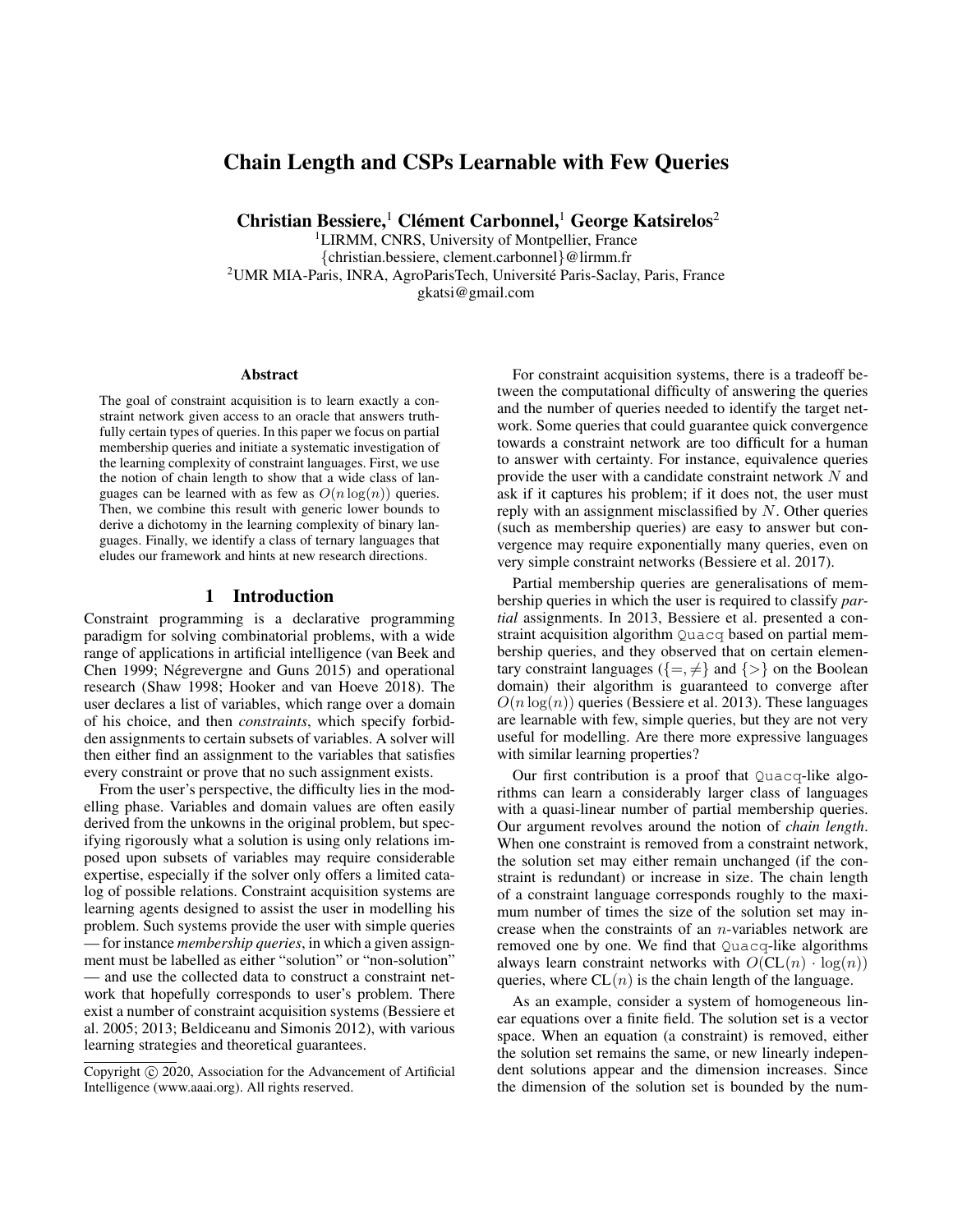ber  $n$  of variables, the latter case may only occur at most n times if all the constraints are removed one by one: sets of homogeneous linear equations have linear chain length. As a consequence, they can be learned with a quasi-linear number of partial membership queries. The most general property known to imply linear chain length is the presence of a (finite-domain) *Mal'tsev embedding*, which was introduced recently in the context of parameterised complexity (Lagerkvist and Wahlström 2017). These languages can be fairly expressive; in fact, some NP-hard languages have a Mal'tsev embedding (Lagerkvist and Wahlström 2017).

As our second contribution, we show that every binary constraint language that does not have linear chain length (via a notion closely related to Mal'tsev embeddings, which we call *Mal'tsev derivations*) has VC-dimension  $\Omega(n^2)$ . This implies that a binary language is either learnable with  $O(n \log(n))$  partial membership queries, or it is not learnable with  $o(n^2)$  yes/no queries of any kind.

Third and last, we show that there exist *ternary* constraint languages with VC-dimension  $o(n^2)$  but no Mal'tsev embedding nor Mal'tsev derivation. This suggests that classifying the learning complexity of ternary languages requires tools beyond VC-dimension and Mal'tsev derivations.

# 2 Preliminaries

CSP. A (constraint) language is a finite set of relations over a finite domain D. Given a language Γ, a *CSP instance over*  $\Gamma$  is a pair  $(X, C)$  where X is a set of n variables and C is a set of *constraints*, that is, pairs  $c = (R_c, S_c)$  where  $R_c \in \Gamma$  and  $S_c$  is a tuple of variables whose length is the arity of  $R_c$ . An assignment  $\phi : X \rightarrow D$  *satisfies* a constraint  $c = (R_c, S_c)$  if  $\phi(S_c) \in R_c$ ; otherwise it *violates* c. A *solution* to a CSP instance is an assignment  $\phi : X \to D$ that satisfies every constraint. We will assume that the variable set X has a total order  $x_1 < x_2 < \ldots < x_n$  and define sol(I) as the n-ary relation  $\{(\phi(x_1), \ldots, \phi(x_n))\mid$  $\phi$  is a solution to *I*  $\}$  over *D*. The *restriction* of a CSP instance  $I = (X, C)$  to a subset X' of X, denoted by  $I[X']$ , is obtained by dropping all variables in  $X\backslash X'$  and all constraints c such that  $S_c$  contains a variable in  $X\backslash X'$ .

Constraint acquisition. We use Angluin's *exact learning* model (Angluin 1988). Let  $\Gamma$  be a language over a domain D. We associate to each CSP instance  $I = (X, C)$  over  $\Gamma$  an oracle which answers truthfully a certain type of queries. A *membership query* asks whether an assignment  $\phi: X \to D$ is a solution to I, a *partial membership query* asks whether a partial assignment  $\phi: X' \to D$  is a solution to  $I[X']$ , and an *equivalence query* asks whether a CSP instance  $I'$  satisfies sol(I)  $\neq$  sol(I'), in which case the oracle must return a tuple in the symmetric difference of  $sol(I)$  and  $sol(I')$ . A query is *Boolean* if the oracle answer can only be yes or no. Membership queries and partial membership queries are Boolean, but not equivalence queries.

A *constraint acquisition algorithm* for Γ is an algorithm that, given a variable set  $X$  and access to an oracle for a target CSP instance  $I_T = (X, C_T)$  over Γ, outputs a CSP instance  $I_L$  over  $\Gamma$  such that sol $(I_T) = \text{sol}(I_L)$ . Given a type Q of queries, we say that a finite constraint language Γ is learnable with  $f(n)$  queries of type Q if there exists a constraint acquisition algorithm that learns any CSP instance over  $\Gamma$  of *n* variables with at most  $f(n)$  queries of type  $Q$ . Note that the time complexity of the acquisition algorithm needs not be bounded by a polynomial.

**c-definitions.** Given a language  $\Gamma$  over a domain D and a relation  $R \subseteq D^r$ , we say that R is *c-definable* over  $\Gamma$  if there exists a CSP instance I over  $\Gamma$  such that sol $(I) = R$ . (c-definitions are particular cases of the more widely used *qfpp-definitions*, which allow equality relations in addition to the relations of Γ; see e.g. (Jonsson, Lagerkvist, and Roy 2017).) By extension, a language  $\Gamma'$  is c-definable in  $\Gamma$  if every  $R \in \Gamma'$  is c-definable in  $\Gamma$ . We define the *chain length* of  $\Gamma$  as the function  $CL_{\Gamma}: \mathbb{N}^* \to \mathbb{N}^*$  such that  $CL_{\Gamma}(n)$  is the maximum length of a sequence  $R_1, R_2, \ldots, R_q$  of relations of the same arity  $k \leq n$  such that

$$
R_1 \subsetneq R_2 \subsetneq \ldots \subsetneq R_q
$$

and each  $R_i$ ,  $i \in \{1, \ldots, q\}$ , is c-definable over  $\Gamma$ .

We say that  $\Gamma$  *shatters* a relation R if for every subrelation  $R' \subseteq R$  there exists a relation  $R^*$  such that  $R^* \cap R = R'$ and  $R^*$  is c-definable over Γ. (Note that R itself needs not be c-definable.) The *VC-dimension* of Γ is the function  $VC_{\Gamma} : \mathbb{N}^* \to \mathbb{N}^*$  such that  $VC_{\Gamma}(n)$  is the maximum size (i.e. number of tuples) of a relation of arity at most  $n$  that is shattered by Γ. We will also discuss a measure of redundancy, which is tightly connected to the VC-dimension of a language. Given a CSP instance  $(X, C)$ , we say that a constraint  $c \in C$  is *non-redundant* if there exists an assignment  $\phi: X \to D$  such that  $\phi$  is a solution to  $(X, C \setminus \{c\})$  but φ violates c. The *non-redundancy* of a language Γ, which we denote by  $\text{NRD}_{\Gamma}(n)$ , is the maximum number of nonredundant constraints in a CSP instance over  $\Gamma$  with n variables. Throughout the paper we will use the following observations about  $CL_\Gamma(n)$ ,  $VC_\Gamma(n)$  and  $NRD_\Gamma(n)$ .

**Observation 1.** *If*  $\Gamma = \Gamma_1 \cup \Gamma_2$ , *then*  $CL_{\Gamma}(n) \leq CL_{\Gamma_1}(n) +$  $CL_{\Gamma_2}(n)$ .

*Proof.* Let  $n > 0$ ,  $q = CL_{\Gamma}(n)$  and  $R_1, \ldots, R_q$  be a sequence of relations of arity at most n, c-definable over  $\Gamma$ , and such that  $R_1 \subsetneq R_2 \subsetneq \ldots \subsetneq R_q$ . Let  $I_1, \ldots, I_q$  be CSP instances over  $\Gamma$  such that  $I_j = (\dot{X}, C_j)$  and sol $(\hat{I}_j) = R_j$ for all  $j \leq q$ . We assume without loss of generality that  $C_{j+1} \nsubseteq \overline{C_j}$  for all  $j < q$ . (If it is not the case, we add to  $C_j$  all constraints in  $\cup_{k>j}C_k$ ; this operation leaves sol $(I_j)$ unchanged.) We partition each constraint set  $C_j$  into  $C_j^1$  =  $\{(R, S) \in C_j \mid R \in \Gamma_1\}, C_j^2 = \{(R, S) \in C_j \mid R \in \Gamma_2\}$ and define  $R_j^1 = \text{sol}(X, C_j^1), R_j^2 = \text{sol}(X, C_j^2)$ . Then, we have  $R_j = R_j^1 \cap R_j^2$  for all  $j \le q$ . Furthermore, since  $R_1 \subsetneq \ldots \subsetneq R_q$ ,  $R_1^1 \subsetneq \ldots \subsetneq R_q^1$  and  $R_1^2 \subsetneq \ldots \subsetneq R_q^2$ , it follows that for all  $j < q$  we have either  $R_j^1 \subsetneq R_{j+1}^1$  or  $R_j^2 \subsetneq R_{j+1}^2$ . These events may happen at most  $CL_{\Gamma_1}(n)$ times and  $CL_{\Gamma_2}(n)$  times, respectively. This implies  $q =$  $CL_{\Gamma}(n) \leq CL_{\Gamma_1}(n) + CL_{\Gamma_2}(n).$  $\Box$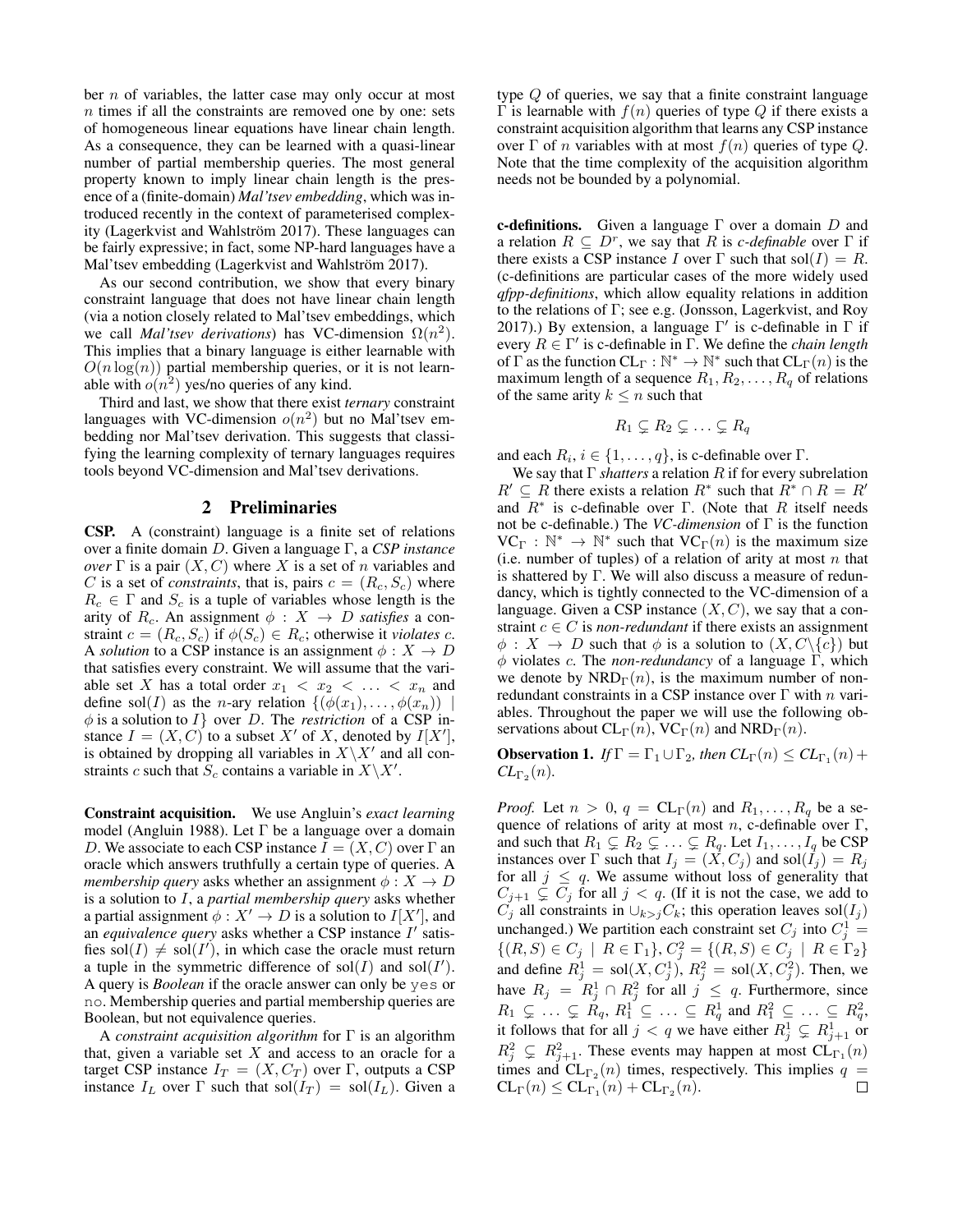**Observation 2.** *If*  $\Gamma$  *is c-definable over*  $\Gamma'$ *, then*  $CL_{\Gamma}(n) \leq$  $CL<sub>\Gamma'</sub>(n)$ *.* 

*Proof.* The claim follows directly from the fact that every relation c-definable over  $\Gamma$  is also c-definable over  $\Gamma'$ .  $\Box$ 

**Observation 3.** *If*  $\Gamma$  *has VC-dimension*  $\Omega(f(n))$ *, then*  $\Gamma$  *is not learnable with*  $o(f(n))$  *Boolean queries.* 

*Proof.* Suppose that A is a constraint acquisition algorithm that learns any CSP over  $\Gamma$  with  $o(f(n))$  queries. The output of A is completely determined by the  $o(f(n))$  bits that it receives as answers to its Boolean queries. There are  $2^{o(f(n))}$ possible combinations of inputs, so the algorithm can only output  $2^{o(f(n))}$  different CSP instances over *n* variables. However, since Γ has VC-dimension  $\Omega(f(n))$ , the number of CSP instances over  $\Gamma$  with distinct solution sets and  $n$ variables is  $2^{\Omega(f(n))}$ . It follows that for sufficiently large n the algorithm has fewer outputs than there are distinct  $n$ variables constraint networks over Γ, a contradiction.  $\Box$ 

Observation 4. *For every language* Γ*, it holds that*  $NRD_{\Gamma}(n) = VC_{\Gamma}(n)$ .

*Proof.* We first prove  $\text{NRD}_{\Gamma}(n) \leq \text{VC}_{\Gamma}(n)$ . Let  $n > 0$  and  $I = (X, C)$  be a CSP instance over Γ with *n* variables and such that C contains precisely  $\text{NRD}_{\Gamma}(n)$  constraints, all of which are non-redundant. Then, for each  $c \in C$  there exists an assignment  $\phi_c$  such that  $\phi_c$  violates c but satisfies every other constraint. For each  $c \in C$ , let  $t_c$  be a tuple such that  $t_c[i] = \phi_c(x_i)$  for all  $i \in \{1, \ldots, n\}$ . We claim that  $\Gamma$  shatters the relation  $R_I = \{t_c \mid c \in C\}$ . For each  $R_I^* \subseteq R_I$ , we define the instance  $I^* = (X, C^*)$  with  $\{c \in C \mid t_c \notin R_I^*\}$ . Then,  $\phi_c$  is a solution to  $I^*$  if and only if  $c \notin C^*$ , and hence  $R_I \cap sol(I^*) = R_I^*$ . Therefore,  $\Gamma$  shatters  $R_I$ , which contains  $\text{NRD}_{\Gamma}(n)$  tuples, and hence  $\text{NRD}_{\Gamma}(n) \leq \text{VC}_{\Gamma}(n)$ . Now we prove  $NRD_{\Gamma}(n) \geq VC_{\Gamma}(n)$ . Let R be a relation of arity  $r \leq n$  such that  $\Gamma$  shatters R and  $q = |R| = \text{VC}_{\Gamma}(n)$ . Let  $t_1, \ldots, t_q$  be an arbitrary ordering of the tuples of R and  $I_1, \ldots, I_q$  be a set of CSP instances over Γ with variable set X and constraint sets  $C_i$ ,  $1 \leq i \leq q$ , such that sol $(I_i) \cap R = R \setminus \{t_i\}$ . Note that each  $C_i$  can be chosen so that it contains a single constraint  $c_i$ , since  $t_i \notin \text{sol}(I_i)$  if and only if there exists  $c_i \in C_i$  such that  $t_i \notin sol(X, \{c_i\})$ . This implies that no constraint c may belong to  $C_i$  and  $C_j$  for any  $j \neq i$ , since otherwise we would have sol $(I_i) = sol(I_j)$ . If we define  $I^* = (X, C_1 \cup \ldots \cup C_q)$  then this instance has exactly  $q = VC_{\Gamma}(n)$  constraints  $c_1, \ldots, c_q$ . Furthermore, removing any constraint  $c_i$  adds at least the tuple  $t_i$  to sol $(I^*)$ , so no constraint is redundant and  $NRD_{\Gamma}(n) \geq VC_{\Gamma}(n)$ .  $\Box$ 

Observation 5. *For every language* Γ*, it holds that*  $VC_{\Gamma}(n) \leq \sum_{R \in \Gamma} VC_{\{R\}}(n).$ 

Proof. By Observation 4 it suffices to show that every CSP instance  $I = (X, C)$  over  $\Gamma$  with n variables has at most  $\sum_{R \in \Gamma} \text{NRD}_{\{R\}}(n)$  non-redundant constraints. For each  $R \in \Gamma$  we define  $I_R = (X, \{c = (R, S_c) \in C\}).$ Note that if  $c = (R, S)$  is non-redundant in I, then it is nonredundant in  $I_R$ . Each instance  $I_R$  has at most  $NRD_{\{R\}}(n)$ non-redundant constraints, so the claim follows. П Partial polymorphisms. A *partial operation* of arity r on a set D is a mapping  $f: Q \to D$  where  $Q \subseteq D^r$ . The set Q is called the *domain* of f and we write  $Q = \text{domain}(f)$ . Given a relation  $R$  of arity  $k$  over a set  $D$  and a partial operation  $f$  on  $D$  of arity  $r$ , we say that  $f$  is a *partial polymorphism* of R if for every  $t_1, \ldots, t_r \in R$ , either  $f(t_1, \ldots, t_r) \in R$  or there exists  $i \in \{1, \ldots, k\}$  such that  $(t_1[i], \ldots, t_r[i]) \notin \text{domain}(f)$ . If in addition we have domain $(f) = D<sup>r</sup>$ , we say that f is a *polymorphism* of R. A partial operation is a (partial) polymorphism of a language Γ if it is a (partial) polymorphism of each of its relations. Polymorphisms and partial polymorphisms are fundamental technical tools in the study of the complexity and expressivity of constraint languages. For a comprehensive exposition of the subject we refer the reader to (Barto, Krokhin, and Willard 2017; Couceiro, Haddad, and Lagerkvist 2019).

### 3 Constraint acquisition and chain length

In this section we describe a simple constraint acquisition algorithm that learns any CSP instance with  $n$  variables over a language Γ using  $O(Cl_{\Gamma}(n) \cdot \log(n))$  partial membership queries. Our contribution does not lie in the algorithm itself, which is essentially a stripped-down version of the constraint acquisition algorithm Quacq found in (Bessiere et al. 2013), but rather in its analysis. We borrow the following proposition from their work.

Proposition 6 ((Bessiere et al. 2013), Proposition 2). *There exists an algorithm* FindScope *which given in input*

- *a set* X *of* n *variables,*
- *a partial membership oracle for a target CSP instance*  $(X, C_T)$ *, and*
- *a negatively answered membership query* φ

*outputs the set*  $X_c$  *of variables that appear in the scope*  $S_c$ *of a constraint*  $c \in C_T$  *that*  $\phi$  *violates, using*  $O(|S_c| \cdot \log(n))$ *partial membership queries.*

Theorem 7. *Let* Γ *be a fixed language. There exists a constraint acquisition algorithm that learns any CSP instance over*  $\Gamma$  *on n variables using*  $O(Cl_{\Gamma}(n) \cdot \log(n))$  *partial membership queries.*

*Proof.* Let O be an oracle associated with a CSP instance  $I_T = (X, C_T)$  over Γ. Consider the following constraint acquisition algorithm. Let  $L$  and  $P$  be two sets of constraints from the language  $\Gamma$  on the variable set X. These sets can be understood as the sets of *learned* and *possible* constraints, respectively. When the algorithm is invoked,  $L$  is initialised to the empty set and  $P$  is initialised to the set of all possible constraints from  $\Gamma$  on X. The algorithm then repeats the following steps until sol $(X, L) \subseteq sol(X, P)$ :

- Find  $\phi \in sol(X, L) \setminus sol(X, P)$ .
- Query  $\phi$  to the oracle.
	- If the answer is yes, set  $P = \{c \in P : \phi \text{ satisfies } c\}.$
	- If the answer is no, invoke FindScope on input  $(X, O, \phi)$ , and then query all possible partial assignments to the returned subset  $X'$  to determine sol $(I_T[X'])$ . Add to L a set C' of constraints such that  $\text{sol}(X', C') = \text{sol}(I_T[X'])$ .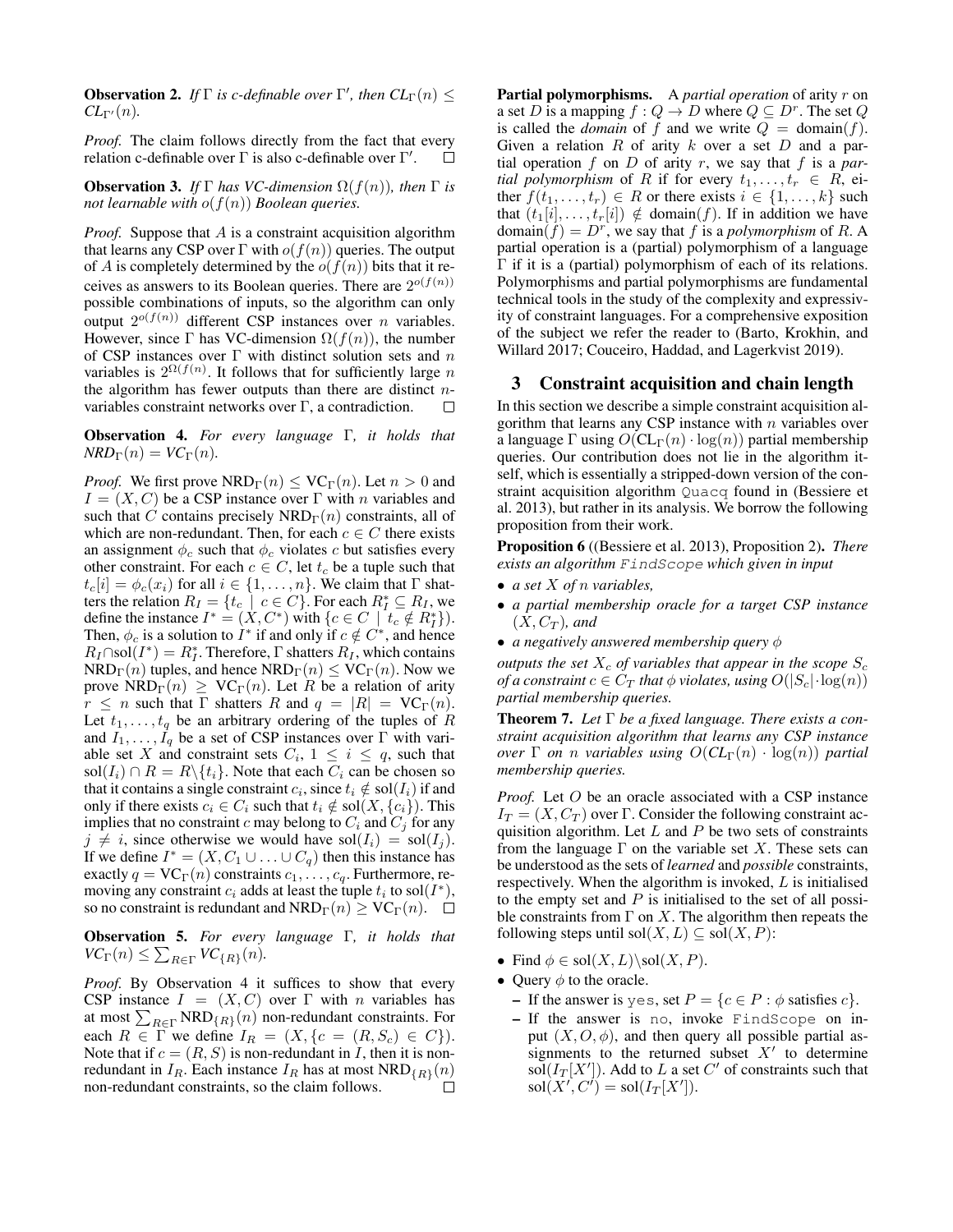Once the condition sol $(X, L) \subseteq sol(X, P)$  holds, the algorithm returns  $(X, L)$  and halts.

We now turn to the analysis. First, observe that at each loop either  $L$  grows or  $P$  shrinks, so the algorithm will eventually halt. For correctness, it suffices to show that we have the two invariants (i) sol $(X, C_T) \subseteq sol(X, L)$  and (ii)  $C_T \subseteq P$ . (If both (i) and (ii) hold, then sol $(X, P) \subseteq$ sol $(X, C_T) \subseteq sol(X, L)$  is also an invariant, and upon termination we have  $sol(X, C_T) = sol(X, L)$ .) Both (i) and (ii) hold at initialisation. Notice that whenever a constraint c is removed from P, there exists a solution  $\phi$  to  $(X, C_T)$ that violates c, so  $c \notin C_T$  and (ii) is indeed an invariant of the algorithm. Similarly, whenever a constraint  $c$  is added to L we have  $sol(X, C_T \cup \{c\}) = sol(X, C_T)$ ; it follows that if  $sol(X, C_T) \subseteq sol(X, L)$  then  $sol(X, C_T) =$  $sol(X, C_T \cup \{c\}) \subseteq sol(X, L \cup \{c\})$ , so (i) is also an invariant and the algorithm is correct.

Now, we bound the number of oracle queries performed by the algorithm before it halts. We will use  $L_i$ ,  $0 \le i \le l$ , and  $P_j$ ,  $0 \le j \le p$  to denote the sequences of distinct states of  $L$  and  $P$ , respectively. Using Proposition 6 to bound the number of oracle queries within each call to FindScope, and observing that any subset  $X'$  of variables returned by FindScope has bounded size since  $\Gamma$  (and hence the maximum constraint arity) is fixed, we find that the algorithm makes a total of  $O(p + l \cdot \log(n))$  oracle queries. Thus, it suffices to bound l and p by a linear function of  $CL<sub>\Gamma</sub>(n)$ .

First, observe that for every  $i \in \{0, \ldots, l-1\}$ , it holds that sol $(X, L_{i+1}) \subsetneq$  sol $(X, L_i)$  since  $L_i \subsetneq L_{i+1}$  and  $\mathrm{sol}(X,L_{i+1})[X'] \hspace{1mm} = \hspace{1mm} \mathrm{sol}(X,C_T)[X'] \hspace{1mm} \neq \hspace{1mm} \mathrm{sol}(X,L_i)[X'],$ where  $X'$  is the set of variables returned by FindScope. Each relation sol $(X, L_i)$ ,  $0 \le i \le l$ , is c-definable over  $\Gamma$  so we deduce  $l \leq CL_{\Gamma}(n)$ .

In order to derive a similar bound on p, let  $\phi_j$ ,  $0 \le j \le$  $p - 1$ , be the positively answered query that triggered the update of P from state  $P_j$  to state  $P_{j+1}$ , and let  $c_j$  be an arbitrary constraint in  $P_j \backslash P_{j+1}$ . In particular, observe that the assignment  $\phi_j$  violates  $c_j$ , but  $\phi_j$  does not violate  $c_k$  for any  $k > j$ . Thus, we have

$$
sol(X, \{c_p\}) \subsetneq sol(X, \{c_{p-1}, c_p\})
$$
  

$$
\subsetneq \dots \subsetneq sol(X, \{c_0, \dots, c_p\})
$$

since for each  $0 \le j \le p-1$  the assignment  $\phi_j$  is a solution to  $(X, \{c_{j+1}, \ldots, c_p\})$  but not to  $(X, \{c_j, \ldots, c_p\})$ . Again, each of these relations is c-definable over  $\Gamma$  so  $p \leq CL_{\Gamma}(n)$ . The total query complexity of the algorithm is  $O(Cl_{\Gamma}(n) +$  $CL<sub>\Gamma</sub>(n) \cdot log(n)) = OCL<sub>\Gamma</sub>(n) \cdot log(n))$ , as claimed.  $\Box$ 

### 4 Languages of linear chain length

As a corollary to Theorem 7, every language  $\Gamma$  with linear chain length is learnable with a quasi-linear number of partial membership queries. As noted in the introduction, linear equations over finite fields have linear chain length. They correspond to a special case of a larger class of languages; to describe this class we will need additional terminology.

A *Mal'tsev* operation on a domain D is a ternary operation  $f: D^3 \to \overline{D}$  such that  $f(x, x, y) = f(y, x, x) = y$  for all  $x, y \in D$ . A language  $\Gamma$  is Mal'tsev if it has a Mal'tsev polymorphism. Mal'tsev languages have played an important role in the study of the complexity of constraint languages (Bulatov and Dalmau 2006; Idziak et al. 2010). Their most salient property is that any c-definable relation has a linear-size *generating set* which encodes them efficiently, in the same way that bases describe vector spaces. The fact that Mal'tsev languages have linear chain length is folklore; we include a proof for completeness.

The *signature* of a relation  $R$  over  $D$  of arity  $r$ , denoted by  $Sig(R)$ , is the set of all triples  $(k, d_1, d_2) \in \{1, \ldots, r\} \times D^2$ such that there exist  $t_1, t_2 \in R$  satisfying  $t_1[k] = d_1, t_2[k] =$  $d_2$  and  $t_1[i] = t_2[i]$  for all  $i < k$ .

Lemma 8 ((Bulatov and Dalmau 2006), Lemma 3.1). *Let*  $\phi$  *be a Mal'tsev operation over a domain* D *and*  $R_1, R_2$  *be two relations over D such that*  $R_1 \subseteq R_2$  *and*  $\phi$  *is a polymorphism of both*  $R_1$  *and*  $R_2$ *. Then,*  $Sig(R_1) = Sig(R_2)$  *if and only if*  $R_1 = R_2$ *.* 

**Proposition 9.** *If*  $\Gamma$  *is Mal'tsev, then*  $CL_{\Gamma}(n) = O(n)$ *.* 

*Proof.* Let  $\phi$  be a Mal'tsev polymorphism of Γ. Let  $R_1, \ldots, R_q$  be a sequence of *n*-ary relations, *c*-definable over Γ, such that  $R_1 \subsetneq \ldots \subsetneq R_q$ . Polymorphisms are invariant under c-definitions (Barto, Krokhin, and Willard 2017), so  $\phi$  is a polymorphism of  $R_1, \ldots, R_q$ . By Lemma 8 we have  $\text{Sig}(R_1) \subsetneq \ldots \subsetneq \text{Sig}(R_q)$ . Since  $|\text{Sig}(R_q)| \leq n|D|^2$ , we obtain  $q \le n|D|^2 + 1 = O(n)$  and  $CL_\Gamma(n) = O(n)$ .

We can extend this result using Observation 1 and Observation 2, which provide ways to combine languages and relations while preserving chain length. We say that a constraint language Γ has a *Mal'tsev derivation* if there exists a language  $\hat{\Gamma}$  such that (i) every relation in  $\hat{\Gamma}$  has a Mal'tsev polymorphism and (ii) every relation in  $\Gamma$  is c-definable in Γˆ. (Intuitively, languages with Mal'tsev derivations are those that can be obtained from a finite number of Mal'tsev relations through a finite sequence of language unions and cdefinitions.) The following proposition follows from Proposition 9, Observation 1 and Observation 2.

Proposition 10. *Let* Γ *be a language. If* Γ *has a Mal'tsev derivation, then*  $CL<sub>\Gamma</sub>(n) = O(n)$ *.* 

Combining this result with Theorem 7, we obtain a general sufficient condition for learnability with a quasi-linear number of partial membership queries.

Theorem 11. *If* Γ *has a Mal'tsev derivation, then* Γ *is learnable with* O(n log(n)) *partial membership queries.*

Example 1. A classical example of Mal'tsev relations are those corresponding to the solution space of an equation over a finite field (see e.g. Example 5 in (Bulatov and Dalmau 2006)). Theorem 11 implies that any language in which each individual relation is the solution space of an equation over a finite field is learnable with a quasi-linear number of partial membership queries, even if the field in question differs from one relation to another.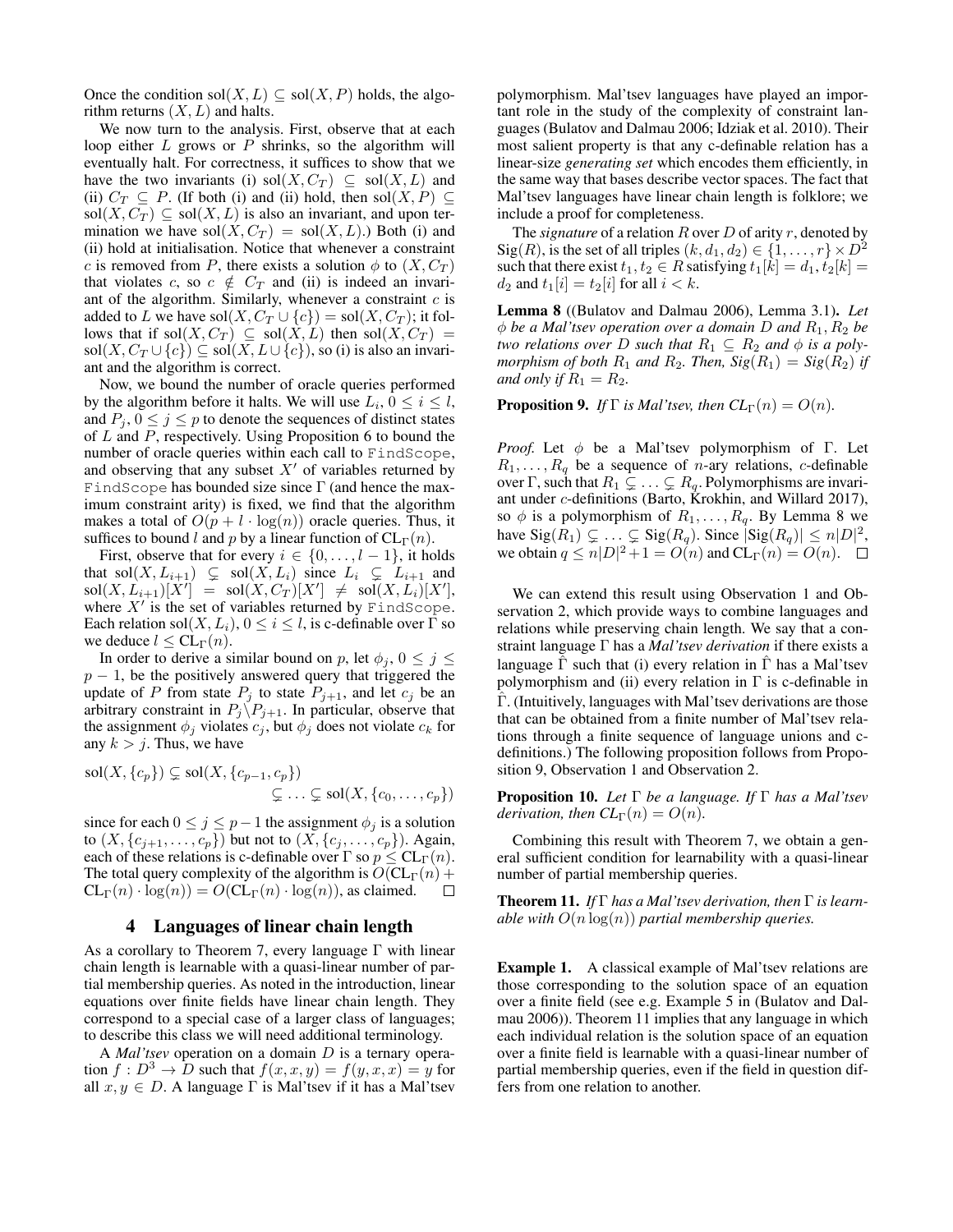**Example 2.** Let  $k \geq 3$  be a fixed integer and consider the relation  $R_k$  that contains all Boolean k-tuples of Hamming weight 1. This relation is not Mal'tsev as mappings satisfying the Mal'tsev identity must map any three tuples of  $R_k$  to one with Hamming weight at least 2. However,  $R_k$  is precisely the intersection of  $\{0,1\}^k$  with the solution set  $R^*$ of the equation  $(x_1 + \ldots + x_k)$  mod  $k = 1$ . Both  $R^*$  and  $\{0,1\}^k$  are Mal'tsev (we invite the reader to verify that the operation  $f(x, y, z) = x - y + z \mod k$  is a polymorphism of  $R^*$ ), so  $\{R_k\}$  has a Mal'tsev derivation.

Mal'tsev derivations are very similar to a notion introduced in (Lagerkvist and Wahlström 2017) called *Mal'tsev embeddings*. A language Γ over D *embeds* in a language Γˆ over  $\hat{D} \supset D$  if there exists a bijective function  $h : \Gamma \to \hat{\Gamma}$ such that for each  $R \in \Gamma$  of arity r, we have that  $R =$  $h(R) \cap D<sup>r</sup>$ . If  $\Gamma$  embeds in a Mal'tsev language whose domain is finite, we say that Γ has a (finite) *Mal'tsev embedding*. For instance, in Example 2 the language  $\{R_k\}$  embeds in  $\{R^*\}$ , which is Mal'tsev.

Every language with a Mal'tsev embedding has a straightforward Mal'tsev derivation: if  $\Gamma$  is a language over a domain D that embeds into a Mal'tsev language  $\Gamma'$  of arity at most r, then it has a c-definition over  $\hat{\Gamma} = \Gamma' \cup \{D^k : k \leq r\},$ in which each relation is Mal'tsev. Could the two notions coincide? Building on ideas from (Lagerkvist and Wahlström 2017), we can deduce a partial converse.

#### Observation 12. *If* Γ *has a Mal'tsev derivation, then it has an infinite-domain Mal'tsev embedding.*

*Proof sketch.* Theorem 28 in (Lagerkvist and Wahlström 2017) can be generalised to arbitrary domains to show that (i) infinite-domain Mal'tsev embeddings can be characterised in terms of partial polymorphisms only, and (ii) for any two languages  $\Gamma_1, \Gamma_2$  with Mal'tsev embeddings, there exists an infinite domain  $D_{\infty}$  and a Mal'tsev operation u over  $D_{\infty}$  such that both  $\Gamma_1$  and  $\Gamma_2$  can be embedded in a language over  $D_{\infty}$  with polymorphism u. From (i) and (ii), we obtain that infinite-domain Mal'tsev embeddings are invariant under c-definitions and language unions. П

## 5 A dichotomy for binary languages

The results of Sections 3 and 4 raise interesting questions. Are there languages learnable with a quasi-linear number of partial membership queries but whose chain length is not linear? Is there a *gap*, in the sense that a language not learnable with  $O(n \log(n))$  Boolean queries is not learnable with  $o(n^c)$  Boolean queries of any kind, for some  $c > 1$ ?

In this section we prove the following theorem, which answers both questions for *binary* languages. A binary relation R is *rectangular* if there does not exist four (not necessarily distinct) values  $a, b, c, d$  such that  $(a, b), (c, d), (a, d) \in R$ but  $(c, b) \notin R$ . A language is rectangular if each of its relations is rectangular.

Theorem 13. *Let* Γ *be a binary language. If* Γ *is rectangular, then it has linear chain length and is learnable with* O(n log(n)) *partial membership queries. Otherwise,* Γ *is not learnable with* o(n 2 ) *Boolean queries.*

We first prove that every rectangular relation has a Mal'tsev derivation. To this purpose, we will need two known facts about rectangular relations.

Lemma 14 ((Kazda 2011), Lemma 10). *Let* R *be a rectangular relation. If we define the relations*  $\sim_1$ *,*  $\sim_2$  *over* D *as*

$$
d \sim_1 d' \iff \exists d^* \in D \mid (d, d^*) \in R \text{ and } (d', d^*) \in R
$$
  

$$
d \sim_2 d' \iff \exists d^* \in D \mid (d^*, d) \in R \text{ and } (d^*, d') \in R
$$

*then*  $\sim_1$  *and*  $\sim_2$  *are equivalence relations on the sets* {*d* ∈  $D$  | ∃ $d^*$  ∈  $D$ ,  $(d, d^*)$  ∈  $R$ } and  $\{d \in D$  | ∃ $d^*$  ∈  $D, (d^*, d) \in R$ , respectively.

*Furthermore, if we denote by*  $E_1$ ,  $E_2$  *the equivalence classes of*  $\sim_1$ ,  $\sim_2$  *then the mapping*  $h : E_1 \rightarrow E_2$  *given by*

$$
h(e) = f \iff \exists d_e \in e, d_f \in f : (d_e, d_f) \in R
$$

*is a bijection from*  $E_1$  *to*  $E_2$ *.* 

Lemma 15 ((Kazda 2011), Lemma 15). *Let* R *be a rectangular relation and* ∼<sup>1</sup> *be as in Lemma 14. Let* R<sup>+</sup> *be the relation whose domain is the set*  $E_1$  *of equivalence classes of* ∼1*, and such that*

$$
(e, f) \in R^+ \iff \exists d_1 \in e, d_2 \in f : (d_1, d_2) \in R.
$$

*Then,*  $R$  *is Mal'tsev if and only if*  $R^+$  *is Mal'tsev.* 

Proposition 16. *Let* Γ *be a binary language. If* Γ *is rectangular, then it has a Mal'tsev derivation.*

*Proof.* Let D be the domain of Γ. We will prove that the language  $\{R\}$  embeds in a Mal'tsev language  $\{\hat{R}\}$  for every  $R \in \Gamma$ . The claim will then follow from the fact that  $\Gamma$  has a c-definition over  $\hat{\Gamma} = \{ \hat{R} : R \in \Gamma \} \cup \{ D^2 \}$ , in which every relation is Mal'tsev. Let R be a (rectangular) relation in  $\Gamma$ and  $\sim_1$ ,  $\sim_2$ ,  $E_1$ ,  $E_2$ , h be as in Lemma 14. For each ordered pair  $(e, f) \in (E_1)^2$  we introduce a fresh domain value  $\alpha_{ef}$ . Then, we define

$$
S_1 = \{ (\alpha_{ef}, d^*) \mid (e, f) \in (E_1)^2, d^* \in h(e) \}
$$
  
\n
$$
S_2 = \{ (d^*, \alpha_{ef}) \mid (e, f) \in (E_1)^2, d^* \in f \}
$$
  
\n
$$
S_3 = \{ (\alpha_{ef}, \alpha_{ge}) \mid (e, f, g) \in (E_1)^3 \}
$$

and a relation  $\hat{R} = R \cup S_1 \cup S_2 \cup S_3$ , whose domain is denoted by  $\hat{D}$ . By construction,  $\hat{R} \cap D^2 = R$ .

We claim that  $\hat{R}$  is rectangular. It follows from the definitions of  $S_1, S_2$  and  $S_3$  that for any  $\alpha_{ef} \in \hat{D} \backslash D$ ,  $\hat{d} \in \hat{D}$ and  $d_e \in e$ ,  $(\alpha_{ef}, \hat{d})$  is a tuple of  $\hat{R}$  if and only if  $(d_e, \hat{d})$  is a tuple of  $\hat{R}$ . Symmetrically, for any  $\alpha_{ef} \in \hat{D} \backslash D$ ,  $\hat{d} \in \hat{D}$ and  $d_{h(f)} \in h(f)$ ,  $(\hat{d}, \alpha_{ef})$  is a tuple of  $\hat{R}$  if and only if  $(\hat{d}, d_{h(f)})$  is a tuple of  $\hat{R}$ . Towards a contradiction, let  $(a, b, c, d) \in \hat{D}$  be such that  $(a, b), (c, d), (a, d) \in \hat{R}$  but  $(c, b) \notin R$ . By the observation above, if any of a, b, c, d belongs to  $\hat{D} \backslash D$  then it can be replaced by a value in D while still having  $(a, b), (c, d), (a, d) \in \hat{R}$  and  $(c, b) \notin \hat{R}$ . If we replace them all, then we obtain values  $(a, b, c, d) \in D$  such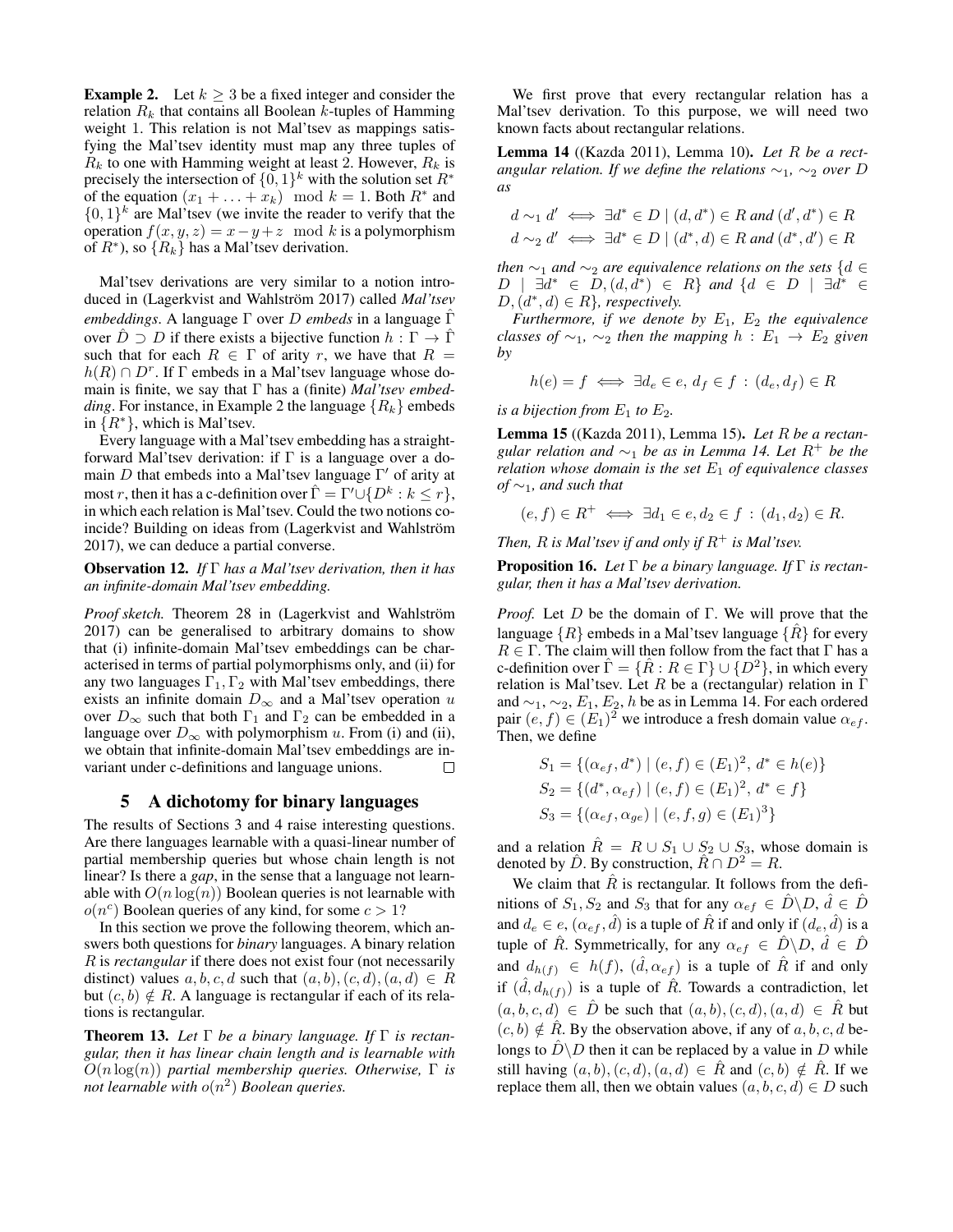that  $(a, b), (c, d), (a, d) \in \hat{R}$  but  $(c, b) \notin \hat{R}$ , which is impossible since  $R = \hat{R} \cap D^2$  is rectangular.

Since  $\hat{R}$  is rectangular, we can define the relation  $\hat{\sim}_1$  as in Lemma 14 and  $\hat{R}^+$  as in Lemma 15, whose domain is the set E of equivalence classes of  $\hat{\sim}_1$ . By construction we have

$$
\hat{E} = \{ e \cup \{ \alpha_{ef} \mid f \in E \} \mid e \in E \}
$$

and  $(\alpha_{ef}, \alpha_{fe}) \in \hat{R}$  for all  $f, e \in E$ . Then, for all  $\hat{e}, \hat{f} \in \hat{E}$ we have  $(\hat{e}, \hat{f}) \in \hat{R}^+$  since  $(\alpha_{ef}, \alpha_{fe}) \in \hat{R}$ ,  $\alpha_{ef} \in \hat{e}$  and  $\alpha_{fe} \in \hat{f}$ . Therefore  $\hat{R}^+ = \hat{E}^2$ , which is Mal'tsev as it admits all operations on  $\hat{E}$  as polymorphisms. By Lemma 15,  $\hat{R}$  is Mal'tsev as well, and hence  $\{R\}$  has a Mal'tsev embedding. This is true for all  $R \in \Gamma$ , so  $\Gamma$  has a Mal'tsev derivation over  $\hat{\Gamma} = \{ \hat{R} : R \in \Gamma \} \cup \{ D^2 \}.$ 

Proposition 17. *Let* Γ *be a binary language. If* Γ *is not rectangular, then*  $VC_{\Gamma}(n) = \Omega(n^2)$ *.* 

*Proof.* Let  $R \in \Gamma$  be a non-rectangular relation. By definition, there exist three tuples  $(a, b)$ ,  $(c, d)$ ,  $(a, d) \in R$  such that  $(c, b) \notin R$ . Now, let n be an even positive integer. For each pair  $(i, j)$  with  $1 \le i \le n/2$  and  $n/2 < j \le n$ , let  $t_{(i,j)}$ denote the *n*-tuple given by  $t[i] = c$ ,  $t[j] = b$ , and for all  $k \in \mathbb{R}$  $\{1, \ldots, n\}$  different from  $i, j$  we have  $t[k] = a$  if  $k \leq n/2$ and  $t[k] = d$  otherwise. We claim that Γ shatters the relation  $R_n = \{t_{(i,j)} \mid (i,j) \in \{1, \ldots, n/2\} \times \{n/2+1, \ldots, n\}\}.$ 

Let  $R_n^*$  be an arbitrary subrelation of  $R_n$ . Let  $I^*$  =  $(X, C^*)$  be a CSP instance such that  $C^* = \{(R, (x_i, x_j)) \mid$  $t_{(i,j)} \notin R_n^*$ . By construction, an assignment  $\phi$  to X such that  $\phi(x_k) \in \{a, c\}$  for  $k \leq n/2$  and  $\phi(x_k) \in \{b, d\}$ otherwise is a solution to  $I^*$  if and only if there is no constraint  $(R, (x_i, x_j)) \in C^*$  such that  $\phi(x_i) = c$  and  $\phi(x_j) = b$ . It follows that  $t_{(i,j)} \in sol(I^*)$  if and only if  $(R, (x_i, x_j)) \notin C^*$ , and by definition of  $I^*$  we have  $(R, (x_i, x_j)) \notin C^*$  if and only if  $t_{(i,j)} \in R_n^*$ . Putting everything together we get that  $\text{sol}(I^*) \cap R_n = R_n^*$ . Such an instance  $\overline{I}^*$  exists for all choices of subrelation  $\overline{R}_n^*$ , so  $\Gamma$  shatters  $R_n$  for every even positive integer n. The relation  $R_n$ contains  $(n/2)^2 = \Omega(n^2)$  tuples, so the claim follows.  $\Box$ 

*Proof (of Theorem 13).* If  $\Gamma$  is rectangular, then by Proposition 16 it has a Mal'tsev derivation. By Proposition 10 we have  $CL_{\Gamma} = O(n)$  and  $\Gamma$  is learnable in  $O(n \log(n))$  partial membership queries by Theorem 7. Otherwise, by Proposition 17 VC<sub>Γ</sub> =  $\Omega(n^2)$  and by Observation 3 any acquisition algorithm for  $\Gamma$  must make  $\Omega(n^2)$  Boolean queries.  $\Box$ 

#### 6 Beyond binary languages

Theorem 13 shows an interesting dichotomy for binary languages: either Γ has a Mal'tsev derivation, or its VCdimension is quadratic. In this section we show that the situation is more complex for ternary languages already as this dichotomy no longer exists (Theorem 18 and Example 3).

Given a domain  $D$ , we define  $p^*$  as the ternary partial operation on D with domain $(p^*) = \{(d_1, d_2, d_3) \in$  $D^3$  :  $|\{d_1, d_2, d_3\}| \leq 2$  and satisfying  $p^*(x, x, y) =$  $p^*(y, x, x) = y$  and  $p^*(x, y, x) = x$  for all  $x, y \in D$ . These three identities are well known and called the *Pixley identities*; in the terminology of (Lagerkvist and Wahlström 2017) p <sup>∗</sup> would be called the *first partial Pixley operation* on D. The main result of this section is the following.

# **Theorem 18.** Let  $\Gamma$  be a ternary language. If  $p^*$  is a partial *polymorphism of*  $\Gamma$ *, then*  $VC_{\Gamma}(n)$  *is*  $o(n^2)$ *.*

We will prove Theorem 18 indirectly, using combinatorial arguments to show that every CSP instance over Γ contains at most  $o(n^2)$  non-redundant constraints. Observation 4 will then bridge the gap between non-redundancy and VC-dimension. By Observation 5, it suffices to prove Theorem 18 in the case where Γ contains a single relation. For the rest of this section we fix a ternary language  $\Gamma = \{R\}$ over D which admits  $p^*$  as a partial polymorphism.

The next lemma establishes a simple but important property that  $R$  shares with rectangular relations. As in Section 5, we let  $\sim_1$ ,  $\sim_2$  and  $\sim_3$  be three binary relations over D given by:

$$
d \sim_1 d' \iff \exists d_2, d_3 \in D \mid (d, d_2, d_3), (d', d_2, d_3) \in R
$$
  
\n
$$
d \sim_2 d' \iff \exists d_1, d_3 \in D \mid (d_1, d, d_3), (d_1, d', d_3) \in R
$$
  
\n
$$
d \sim_3 d' \iff \exists d_1, d_2 \in D \mid (d_1, d_2, d), (d_1, d_2, d') \in R
$$

**Lemma 19.**  $\sim_1$ ,  $\sim_2$  *and*  $\sim_3$  *are equivalence relations over*  ${d \in D \mid \exists (d, d_2, d_3) \in R}, {d \in D \mid \exists (d_1, d, d_3) \in R}$ *and*  $\{d \in D \mid \exists (d_1, d_2, d) \in R\}$ *, respectively.* 

*Proof.* We prove the lemma for  $\sim_1$ . The cases of  $\sim_2$  and  $\sim_3$ are identical. By definition  $\sim_1$  is reflexive and symmetric, so we need only prove transivity. Let  $d, d', d''$  be such that  $d \sim_1 d'$  and  $d' \sim_1 d''$ . By definition, there exist  $d_1, d_2$  such that  $t_1 = (d, d_1, d_2) \in R$ ,  $t_2 = (d', d_1, d_2) \in R$ , and  $d_3, d_4$ such that  $t_3 = (d', d_3, d_4) \in R$ ,  $t_4 = (d'', d_3, d_4) \in R$ . From the identities of  $p^*$  we get  $p^*(t_2, t_3, t_4) = (d'', d_1, d_2)$ so  $d \sim_1 d''$  and  $\sim_1$  is transitive.

Let  $I = (X, C)$  be a CSP instance over Γ. For  $i \in$  $\{1,2,3\}$  we let  $X_i = \{x_j^i \mid x_j \in X\}$ . We let  $J_I$  denote the CSP instance  $(X_J, C_J)$  over  $\Gamma \cup \{=\}$ , where  $X_J = X_1 \cup$  $X_2 \cup X_3$  and  $C_J$  contains a constraint  $c_J = (R, (x_i^1, x_j^2, x_k^3))$ for each  $c = (R,(x_i,x_j,x_k)) \in C$  as well as two constraints  $(=(x_j^1, x_j^2)), (=(x_j^2, x_j^3))$  for every  $x_j \in X$ .

**Lemma 20.** Let c be a constraint in C. If  $c_J$  is redundant in  $J_I$ *, then*  $c$  *is redundant in*  $I$ *.* 

*Proof.* We prove the contrapositive. Suppose that  $c$  is not redundant in I. Then, there exists an assignment  $\phi: X \to D$ such that  $\phi$  violates c but satisfies every  $c' \in C$ ,  $c' \neq c$ . If we define  $\phi_J : X_J \to D$  such that  $\phi_J(x_j^k) = \phi(x_j)$  for all  $x_j^k \in X_J$ , then for any  $c' \in C$  we have  $\phi_J(x_i^1, x_j^2, x_k^3) =$  $\phi(x_i, x_j, x_k)$ , so  $\phi_J$  satisfies  $c'_J$  if and only if  $c' \neq c$ . Since  $\phi_J$  also satisfies the equalities,  $c_J$  is not redundant.  $\Box$ 

By Lemma 20 we can reduce the proof of Theorem 18 to finding a bound on the number of non-redundant constraints in  $J_I$ . To this purpose, we will turn  $J_I$  into a reduced instance  $J_I^*$ , which has the same solution set but fewer constraints; any constraint that does not appear in the reduced instance will be redundant.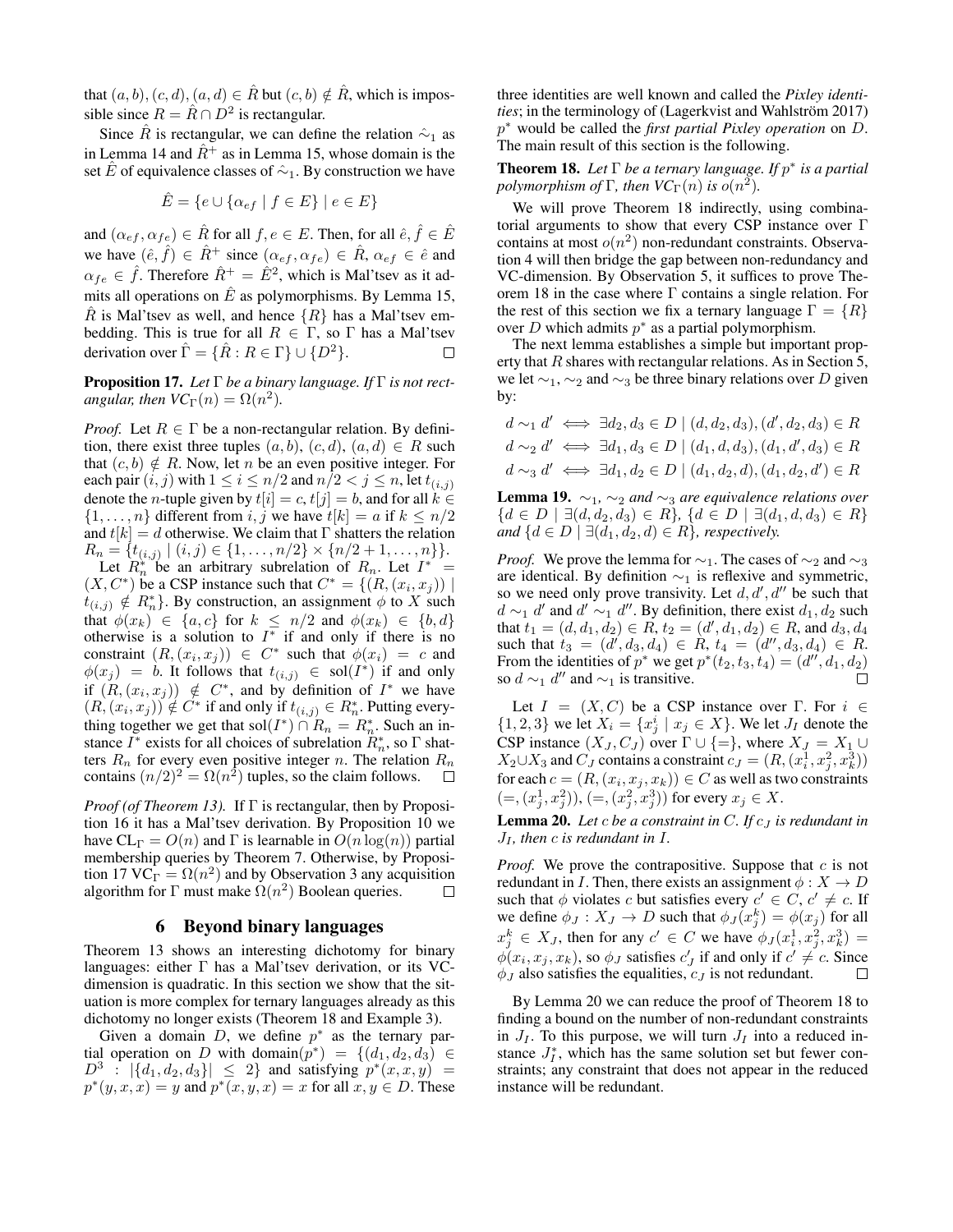We propose the following transformation  $T$ . If there exists three constraints  $c_1 = (R, (x_1, y_1, z_1)), c_2 =$  $(R, (x_1, y_2, z_2))$  and  $c_3 = (R, (x_2, y_2, z_1))$  (of which at least 2 are distinct) then we remove  $c_2, c_3$  from the instance and instead we add three constraints  $(\sim_1, (x_1, x_2))$ ,  $(\sim_2, (y_1, y_2))$  and  $(\sim_3, (z_1, z_2))$ .

Lemma 21. *Applying the transformation* T *leaves the solution set unchanged.*

*Proof.* Let  $c_1 = (R, (x_1, y_1, z_1)), c_2 = (R, (x_1, y_2, z_2))$ and  $c_3 = (R, (x_2, y_2, z_1))$  be the three constraints on which  $T$  will be applied. We first prove that the constraints  $(\sim_1, (x_1, x_2))$ ,  $(\sim_2, (y_1, y_2))$  and  $(\sim_3, (z_1, z_2))$  are implied by  $c_1$ ,  $c_2$  and  $c_3$ . Suppose that  $\phi$  is a solution to the instance before  $T$  is applied. Then, from the constraints  $c_1, c_2, c_3$  we deduce that R contains the tuples  $t_1 = (\phi(x_1), \phi(y_1), \phi(z_1)),$   $t_2 = (\phi(x_1), \phi(y_2), \phi(z_2))$  and  $t_3 = (\phi(x_2), \phi(y_2), \phi(z_1))$ . From the identities of  $p^*$  we get  $p^*(t_1, t_2, t_3) = (\phi(x_2), \phi(y_1), \phi(z_1)) \in R$ , which imply  $x_1 \sim_1 x_2$  from  $t_1$  and  $y_1 \sim_2 y_2$  from  $t_3$ . Since  $y_1 \sim_2 y_2$ we deduce from  $t_1$  that  $(\phi(x_1), \phi(y_2), \phi(z_1)) \in R$ , and together with  $t_2$  we obtain  $z_1 \sim_3 z_2$ . Hence, adding the three equivalence constraints does not remove any solution.

Next, we prove that the four constraints  $c_1, (\sim_1, (x_1, x_2))$ ,  $(\sim_2, (y_1, y_2))$  and  $(\sim_3, (z_1, z_2))$  together imply  $c_2$  and  $c_3$ . If  $\phi$  is a solution to the instance after T has been applied, then we have  $(\phi(x_1), \phi(y_1), \phi(z_1)) \in R$ . Since  $\phi(y_1) \sim_2 \phi(y_2)$ and  $\phi(z_1) \sim_3 \phi(z_2)$ , we have that  $(\phi(x_1), \phi(y_2), \phi(z_2)) \in$  $R$  and  $c_2$  is satisfied. The case of  $c_3$  is symmetric. Putting everything together we get that replacing the constraints  $c_1, c_2$ , c<sub>3</sub> with c<sub>1</sub>, (∼<sub>1</sub>, ( $x_1, x_2$ )), (∼<sub>2</sub>, ( $y_1, y_2$ )) and (∼<sub>3</sub>, ( $z_1, z_2$ ))<br>leaves the solution set unchanged leaves the solution set unchanged.

The transformation  $T$  may seem odd, because it removes two constraints but adds *three* new constraints each time. The reason why we are making progress is that the introduced constraints are equivalence relations, among which at most a linear number are non-redundant.

*Proof of Theorem 18.* We establish the theorem for the case where  $\Gamma$  contains a single relation R. The result will then follow from Observation 5. Let I be a CSP instance over Γ and  $J_I = (X_J, C_J)$  be the associated instance over  $\Gamma \cup \{=\}.$ We apply the transformation  $T$  to  $J_I$  until fixed point, and then remove all redundant equalities and equivalence constraints. (Note that  $T$  removes at least one ternary constraint at each step, so a fixed point will eventually be reached.) The resulting instance  $J_I^*$  contains  $O(n)$  equalities and equivalence constraints, and a yet unknown number  $k$  of ternary constraints with relation R. If we define a graph  $G = (V, E)$ such that  $V = X_J$  and  $\{x, y\} \in E$  if and only if there exists a constraint  $c = (R, S_c)$  in  $J_I^*$  such that both x and y appear in  $S_c$ , then we have  $|E| = 3k$ , since no two ternary constraints can share two variables unless  $T$  is applicable. Furthermore, every adjacent pair of vertices are contained in a unique triangle (given by the unique constraint  $c$  that contains the two variables) unless  $T$  is applicable. (If another triangle exists, then its two extra edges belong to distinct constraints  $c', c''$ . Then, T is applicable on  $\{c, c', c''\}$  because each variable involved in two constraints must be at

the same position in their respective scopes, by definition of  $J_I$ .) Therefore G is locally linear, and by (Ruzsa and Szemerédi 1978) G has  $o(n^2)$  edges. It follows that  $k = o(n^2)$ and  $J_I^*$  has  $o(n^2)$  constraints.

In order to carry this bound to the number of nonredundant constraints in  $J_I$ , observe that every equivalence relation in  $J_I^*$  is implied by at most three ternary constraints of  $J_I$ . Therefore, if we replace each equivalence constraint in  $J_I$  with these ternary constraints, we obtain an instance with  $o(n^2)$  constraints, all of which belong to  $C_J$ , and whose solution set is by Lemma 21 identical to that of  $J_I$ . It follows that  $J_I$  has  $o(n^2)$  non-redundant constraints, and then by Lemma 20 *I* has  $o(n^2)$  non-redundant constraints. П

Example 3. Consider the ternary relation

$$
R = \begin{bmatrix} A & A & B \\ A & C & A \\ B & C & C \\ C & A & C \\ C & B & A \end{bmatrix}
$$

over the domain  $D = \{A, B, C\}$ . For any three distinct tuples  $t_1, t_2, t_3 \in R$  there exists  $i \in \{1, 2, 3\}$  such that  $t_1[i], t_2[i]$  and  $t_3[i]$  are three different values, and hence  $(t_1[i], t_2[i], t_3[i]) \notin \text{domain}(p^*)$ . Furthermore, for any two (not necessarily distinct) tuples  $t_1, t_2 \in R$  we have  $p^*(t_1, t_1, t_2) = t_2, p^*(t_2, t_1, t_1) = t_2$  and  $p^*(t_1, t_2, t_1) =$  $t_1$ . Therefore,  $p^*$  is a partial polymorphism of R and  $VC_{{R}}(n) = o(n^2)$  by Theorem 18.

However,  $\{R\}$  does not have a Mal'tsev embedding, even on an infinite domain; it follows from Observation 12 that it does not have a Mal'tsev derivation either. To see this, suppose that R embeds in a relation  $\hat{R}$  over a (possibly infinite) domain  $D$  with a Mal'tsev polymorphism f. Then, the operation g given by  $g(x_1, \ldots, x_5)$  =  $f(x_1, f(x_2, x_3, f(x_1, x_2, x_3)), f(x_5, x_4, f(x_1, x_2, x_3)))$ over  $\hat{D}$  is also a polymorphism of  $\hat{R}$ . Applying q to the five tuples of R (from top to bottom) we obtain  $(B, B, B)$ , which belongs to  $\hat{R} \cap D^3$  but not to R, a contradiction.

As a final remark, we note (without proof, due to space constraints) that the relation  $R$  of Example 3 is NP-hard. The proof of Theorem 18 gives a polynomial-time algorithm that transforms any CSP instance over  $\{R\}$  into an equivalent one with  $o(n^2)$  constraints, or, in other words, a *kernel* with  $o(n^2)$  constraints.

### 7 Conclusion

We have shown that the existence of a Mal'tsev derivation implies linear chain length, and that linear chain length implies efficient learnability with partial membership queries. For binary languages, by Theorem 13 these properties are equivalent. Could this also be true in the general case? Does there exist a language with linear chain length but no Mal'tsev derivation, or a language that is efficiently learnable despite having superlinear chain length?